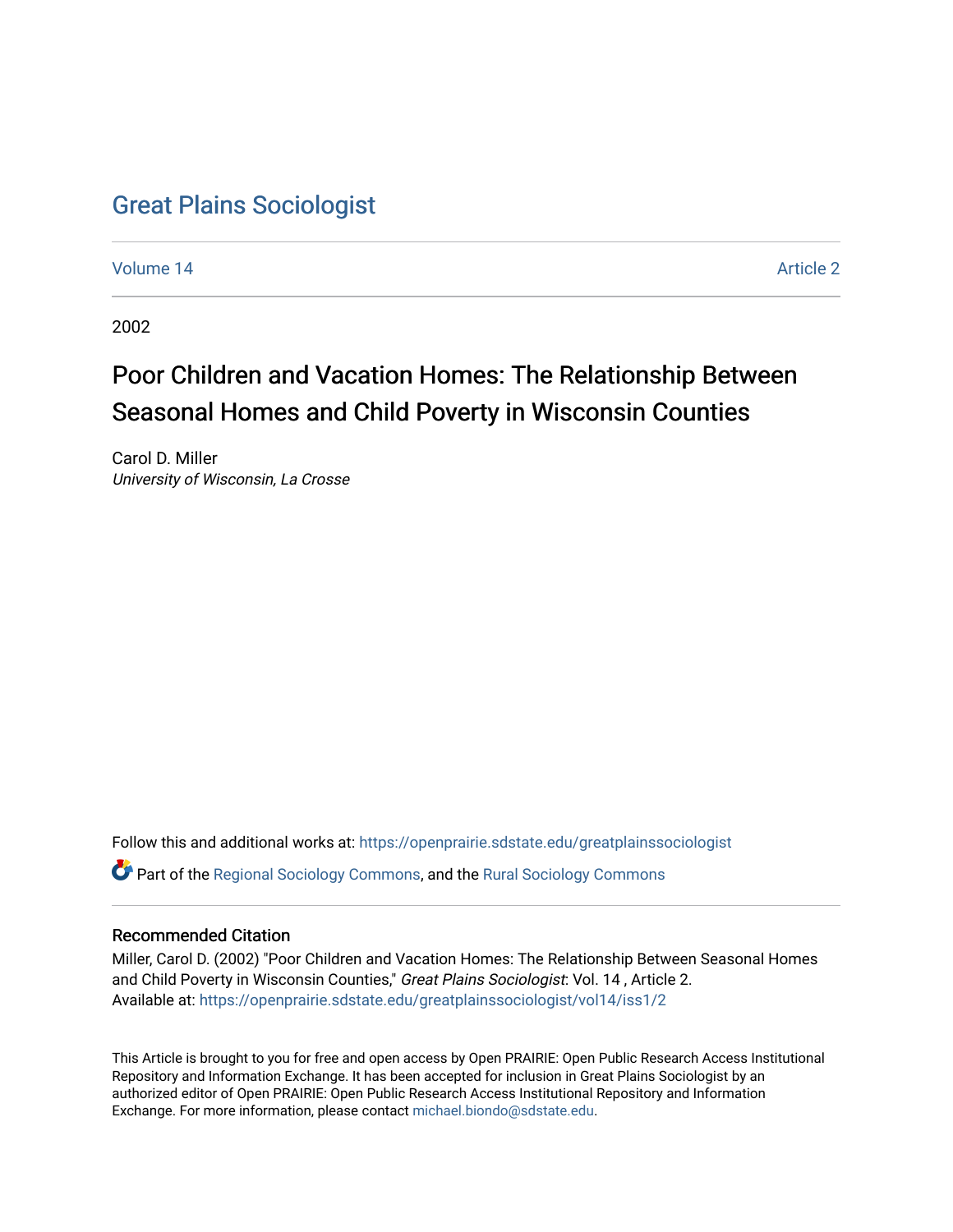## Poor Children and Vacation Homes: The Relationship Between Seasonal Homes and Child Poverty in Wisconsin Counties<sup>1</sup>

#### Carol D, Miller University of Wisconsin-La Crosse

#### Abstract

Seasonal residents escape to their vacation homes in Northern Wisconsin to enjoy the natural resources and recreation. However, their presence affects the economies of Northern counties. U.S. Census data are analyzed and results show that high percentages of seasonal homes are correlated with higher child poverty rates. A higher percentage of seasonal homes in a county is associated with higher unemployment rates, high housing costs, morejobs in services and fewer jobs in manufacturing and extractive industries. Vacation homes distort local economies around retail and services that provide lowwage jobs for families, so children living in counties with a high percentage of seasonal homes are more likely to live in poverty.

#### Introduction

Historically, Wisconsin has a good reputation for taking care of its children. The state consistently ranks within the top ten in terms of child well being (A.E Casey Foundation 2001). However, while many children reap the benefits of living in a state that reports favorable averages on indicators of child well being, there are patterns of spatial inequality that show that not all children are living well. Child poverty rates vary across regions and counties within the state. In fact, child poverty rates vary more across Wisconsin's counties, than general poverty rates  $(U.S.$  Census)<sup>1</sup>. In particular, those children living in the Northwest region of the state have a higher probability of being poor

 $^1$  An earlier version of this paper was presented at the 2000 annual meetings of the Midwest Sociological Society, held in Chicago, IL. Direct all correspondence to Carol Miller, Department of Sociology and Archaeology, University ofWisconsin-La Crosse, La Crosse, WI 54601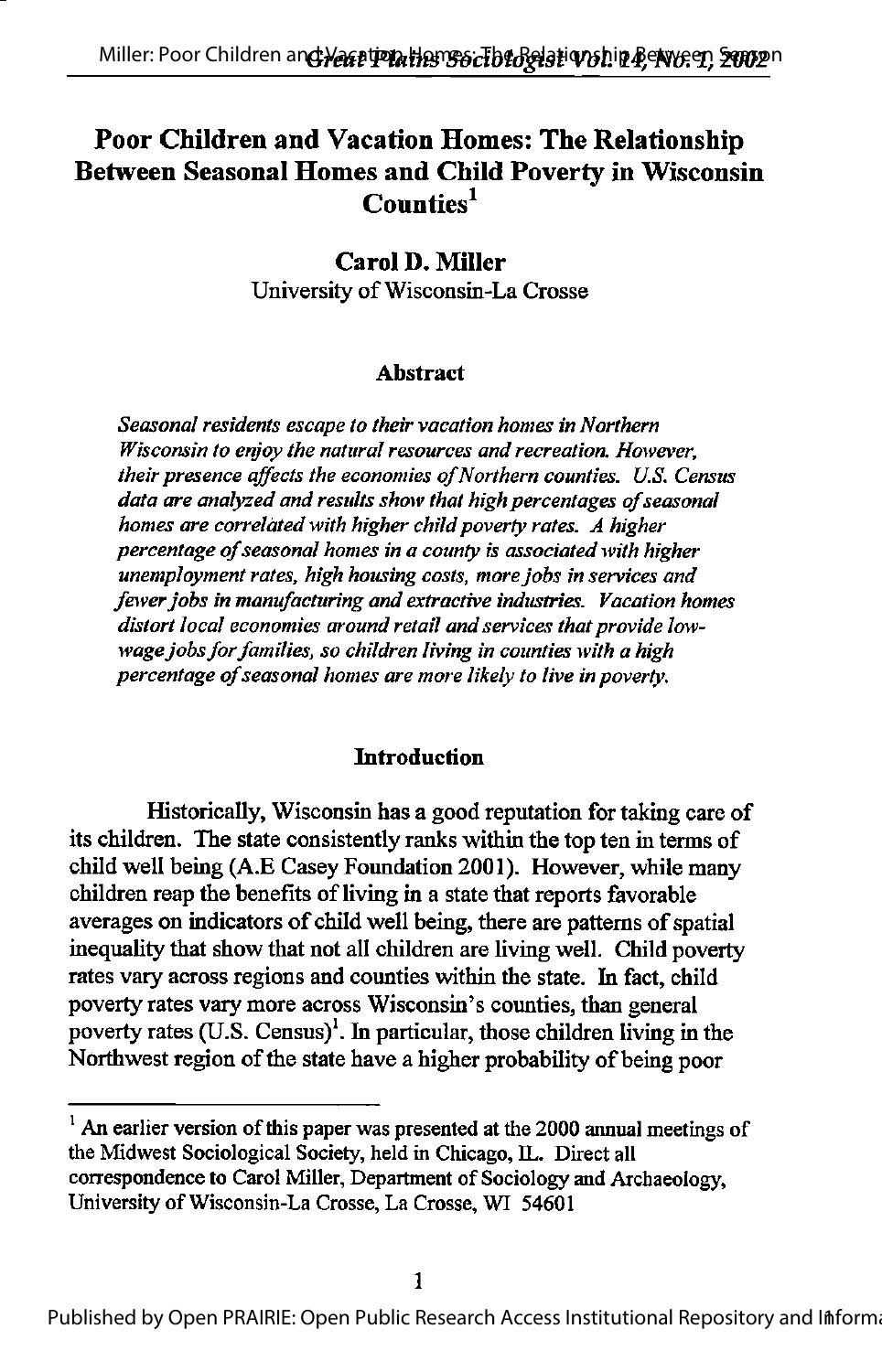(See Figure 1). While the state rate of child poverty in 1995 was  $13.4$ , children in Wisconsin's Northwestern Counties had a poverty rate of 20 or above (U.S Census).



Simultaneously, Wisconsin has a legacy of seasonal or second home ownership (American Society of Planning Officials 1976). Vacation home ownership, a symbol of relative affluence, is common for seasonal residents from Southern Wisconsin, Minnesota and Illinois. They take advantage of Wisconsin's natural amenities in the northern counties. They buy property and build houses in the woods and along the lakesides in Northern Wisconsin (See Figure 2). They escape their busy, hustle-bustle lives in metropolitan areas by spending summers swimming and boating and winters snowmobiling and skiing at their vacation homes.

 $\overline{2}$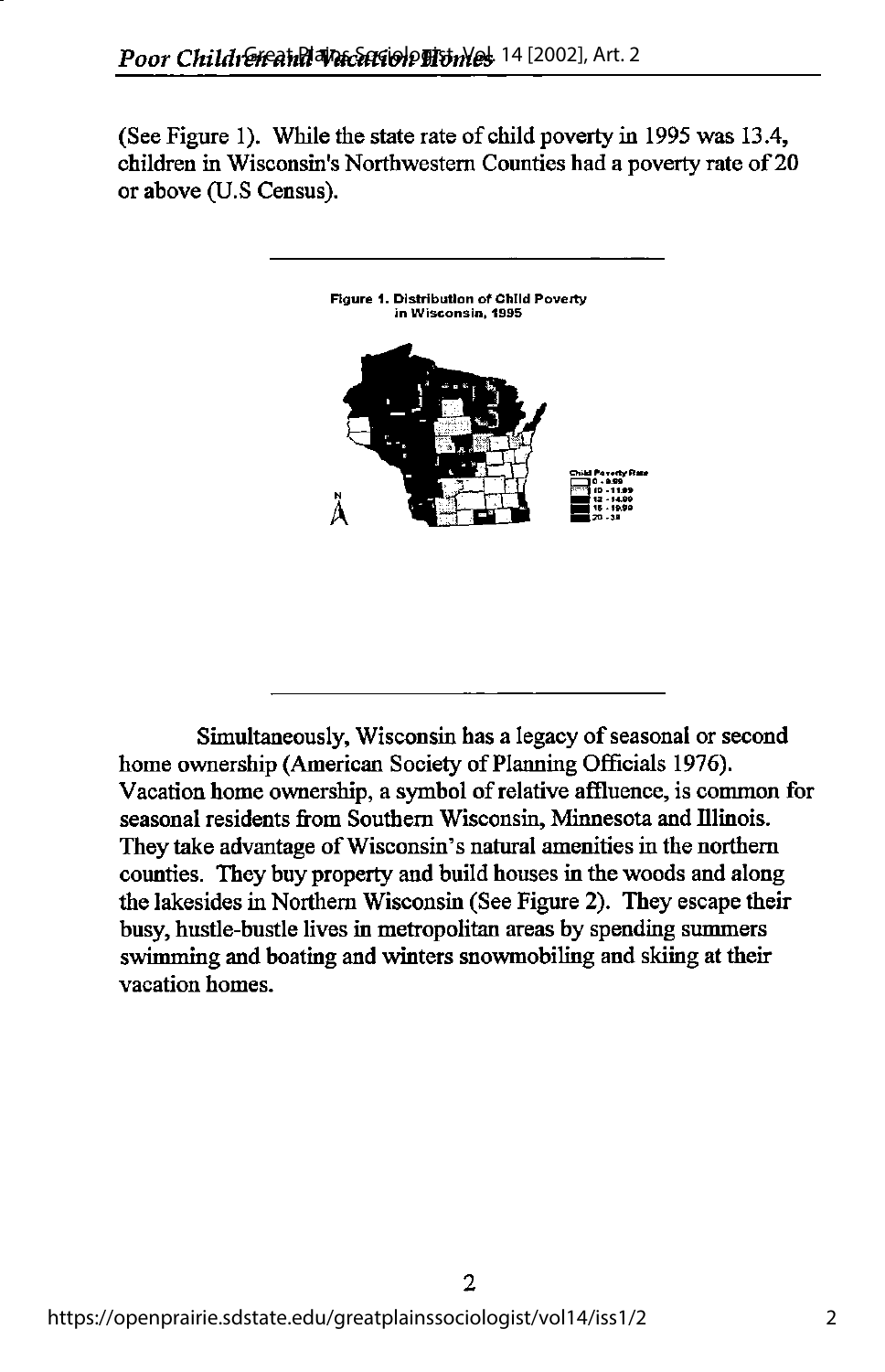

The similar geographical distribution of child poverty and seasonal homes is counter-intuitive. Hypothetically, one would expect that the presence of seasonal residents would translate into revenue generated from retail sales and service purchases. However, another hypothesis is diat vacation home destinations have characteristics similar to other types of tourist dependent economies. Such locations might act as internal colonies with distorted developed economies focused on servicing the wealthier seasonal inhabitants. Providing retail and services to seasonal residents in other types of tourist dependent areas often results in lower-paying jobs available to year-round residents. Therefore, the children in homes of these low-wage retail and service providers are more likely to live in poverty. The goal of this study was to test for a relationship between the seasonal home ownership rates and child poverty in Wisconsin counties.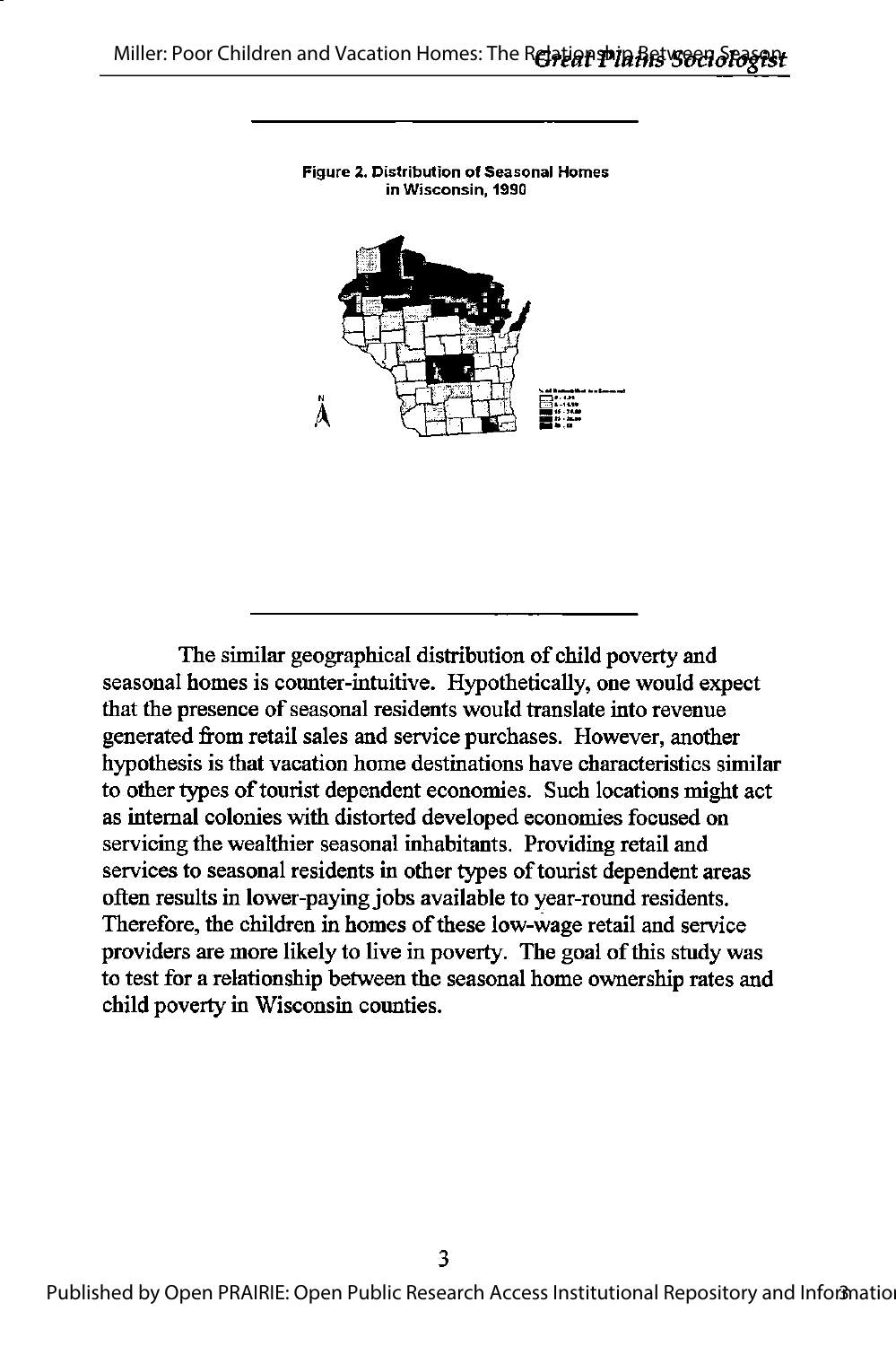#### Literature Review

#### **Explanations of Regional Poverty**

Making a link between child poverty and vacation or seasonal homes seems baseless. However, regional differences in child poverty has been linked to changes in family structure, the racial and ethnic make up of a region, regional differences in the educational attainment of residents and occupational opportunities available within regions. More specifically, economic restructuring, especially in the 1970s and 1980s, in rural areas has affected economic opportunities for rural families. For some areas, restructuring has meant a decline in extractive and agricultural industry and an increase in tourism and recreation. It is argued that rural regions economically dependent upon seasonal visitors, but more specifically, seasonal residents, are structured around servicing the needs of seasonal home owners and are affected by higher housing costs that negatively affect the financial stability of year-round families.

#### Regional Differences in Child Poverty Rates:

Previous research on regional child poverty in the United States has focused on social and economic factors, trying to explain variations in the poverty rate. Changes in nonmetropolitan family structure have been linked to higher child poverty rates. Specifically, the increase in the number of rural children living in female-headed households was associated with increases in child poverty rates (Lichter and Eggenbeen 1992). Regionally, high levels of female-single-headed households and a high proportion of racial and ethnic minority residents are associated with high poverty rates, while higher proportions of high school and college graduates are associated with lower levels of poverty (Friedman and Lichter 1998).

Uneven economic development is the main culprit responsible for varying poverty rates. Even during periods of economic growth, many rural regions within the United States experience deprivation (Lyson and Falk 1993). Although some argue that deficiencies of the people can be blamed for persistent rural poverty, others point to the restricted opportunities in rural areas as an explanation (Summers 1995). Rural and urban differences in human capital (measured by the percent ofthose with specific levels education) have been difficult to link to rural/urban differences in poverty. However, local economic organization has been used to explain poverty differences between rural

 $\overline{4}$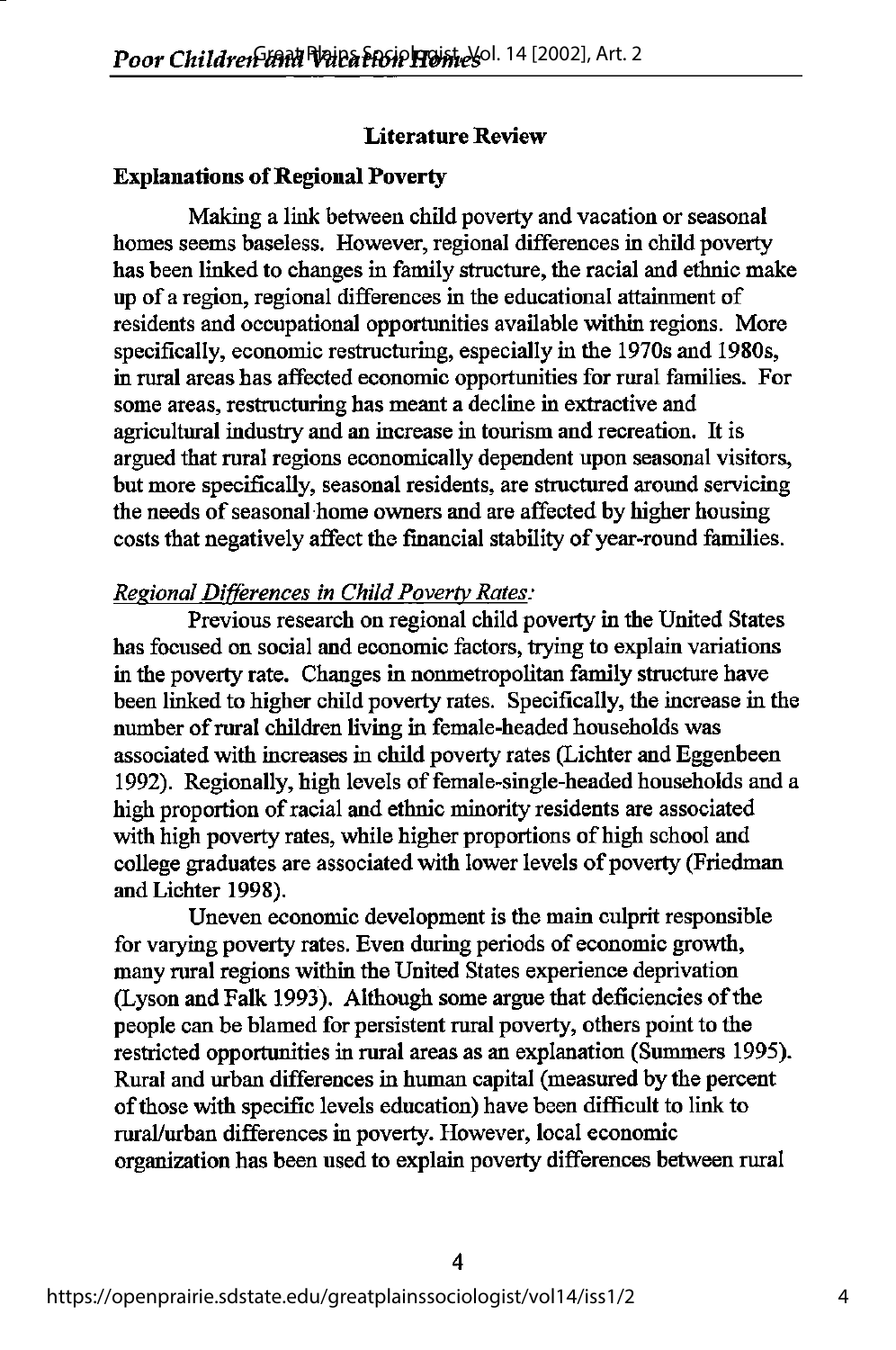and urban regions (Hirschl and Brown 1995: 243). Specifically, the types of industries in which people can find employment and the availability of positions in those industries affect the overall level of income available to households. Jobs in manufacturing and employment in professional services usually provide higher incomes than those found in personal and miscellaneous services and extractive industries. Also, regions with high unemployment rates are directly linked to high child poverty rates (Friedman and Lichter 1998, Hirschl and Brown 1995).

#### Economic Restructuring and Rural Poverty:

The causes of uneven economic development, especially in rural areas, have been attributed to economic restructuring of industrial and agricultural-based economies (Lichter and Mclaughlin 1995, Hirschl and Brown 1995, Albrecht 1998, Nelson 1998). This restructuring was associated with shifts in the world economy that affected fuel and land costs and induced many farmers to take advantage of low interest rates which later resulted in high rates of debt (Flora and Flora 1988: 77). The debt of the 1970s metamorphosed into debt crises in the 1980s following fiscal and monetary changes (Flora and Flora 1988:78). Flora and Flora (1988) claim that the combelt, Iowa, Minnesota and Wisconsin, were the hardest hit by these changes (pp. 77-78) As a result of this restructuring, the agriculturally dependent economies in the Midwest experienced an increase in non-agricultural employment (van Es, Chicoine and Flotow 1988). Rural areas (in the Midwest as well as The Black Belt in the South) experienced increases in service-sector employment, including finance, insurance, real estate and other services (Falk, Talley and Rankin 1993: 64).

In response to the economic restructuring many rural areas have turned to their seasonal tourism incomes to bolster or at least support the local economies. The very same natural resources that once were attractive to mining and agricultural industries are now attracting recreational visitors. Rural areas have taken on the role of servicing leisure and recreation consumers from metropolitan areas, and these visitors bring in income into the local economies in similar ways that the old industries once did (Power 1996: 213). However, playing this recreational role for seasonal visitors comes with certain expectations of what services and amenities are available.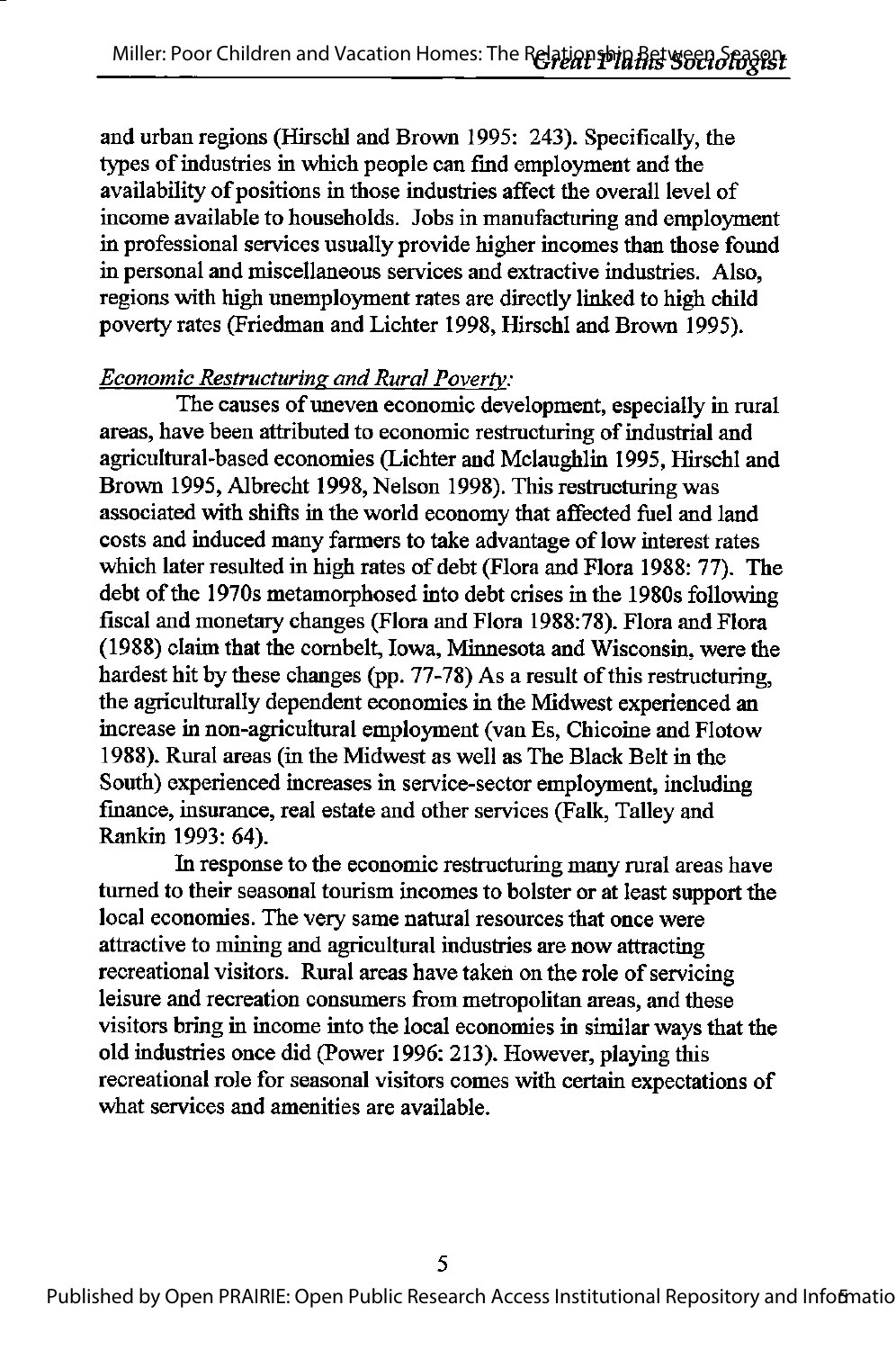## Tourism Dependency. Internal Colonization and Poverty

The understanding of tourism or vacation dependency as a form of colonization has gained acceptance in much ofthe literature. Tourism dependency can be seen as part of the internal colonialism associated with natural resource dependent areas that Peluso, Humphrey and Fortmann (1994) argue is a result of advanced capitalism. They claim that advanced capitalism increases the concentration of capital and results in the withdrawal of local control over economic processes and decisions. Theoretically then, advanced capitalism can have a similar affect on tourism dependent areas. Beach or ski resorts in Hawaii, New Hampshire and even Poland can be seen as colonized areas in which year-round residents service affluent seasonal residents and short-term vacationers (Kent 1993, Goodno 1992, Szczepanski and Wodz 1989). The economy becomes distorted around the services and amenities that visitors need and desire. Large absentee-owned vacation homes impact the local economy, and conflicts develop between seasonal and permanent residents. Sometimes these conflicts fall along racial and ethnic divisions, as seen in die conflict between sport fishers and Native Americans in Northern Wisconsin (Gedicks 1992).

In classical dependency, "[The] Expansion of the export sector only makes peripheral countries more dependent on the wealthy nations for markets, investment capital, technical assistance, and consumer goods." (Shannon 1996: 16). Vacation or tourism dependency means that vacation destinations are dependent on visitors from wealthier counties to buy real estate, pay taxes, and purchase vacation services. At the same time, because vacationers desire that these destinations remain underdeveloped for aesthetic and recreational reasons, these areas must also be dependent upon outside areas for investment capital and consumer goods. Seasonal residents want the best of both worlds. Good roads, water, sewer systems and other utihties, along with shopping, restaurant and other leisure opportunities are usually desired by the visitors, and many rural areas do not have the resources to provide such services. At the same time, seasonal homeowners want the area to remain undeveloped to maintain the natural beauty and opportunities for outdoor recreation. This poses a conundrum for year-round residents and community leaders of vacation home destinations.

The economies of vacation dependent regions affect the quality of life of year-round residents in two ways. First, the economic opportunities available to families and household are restricted. Second,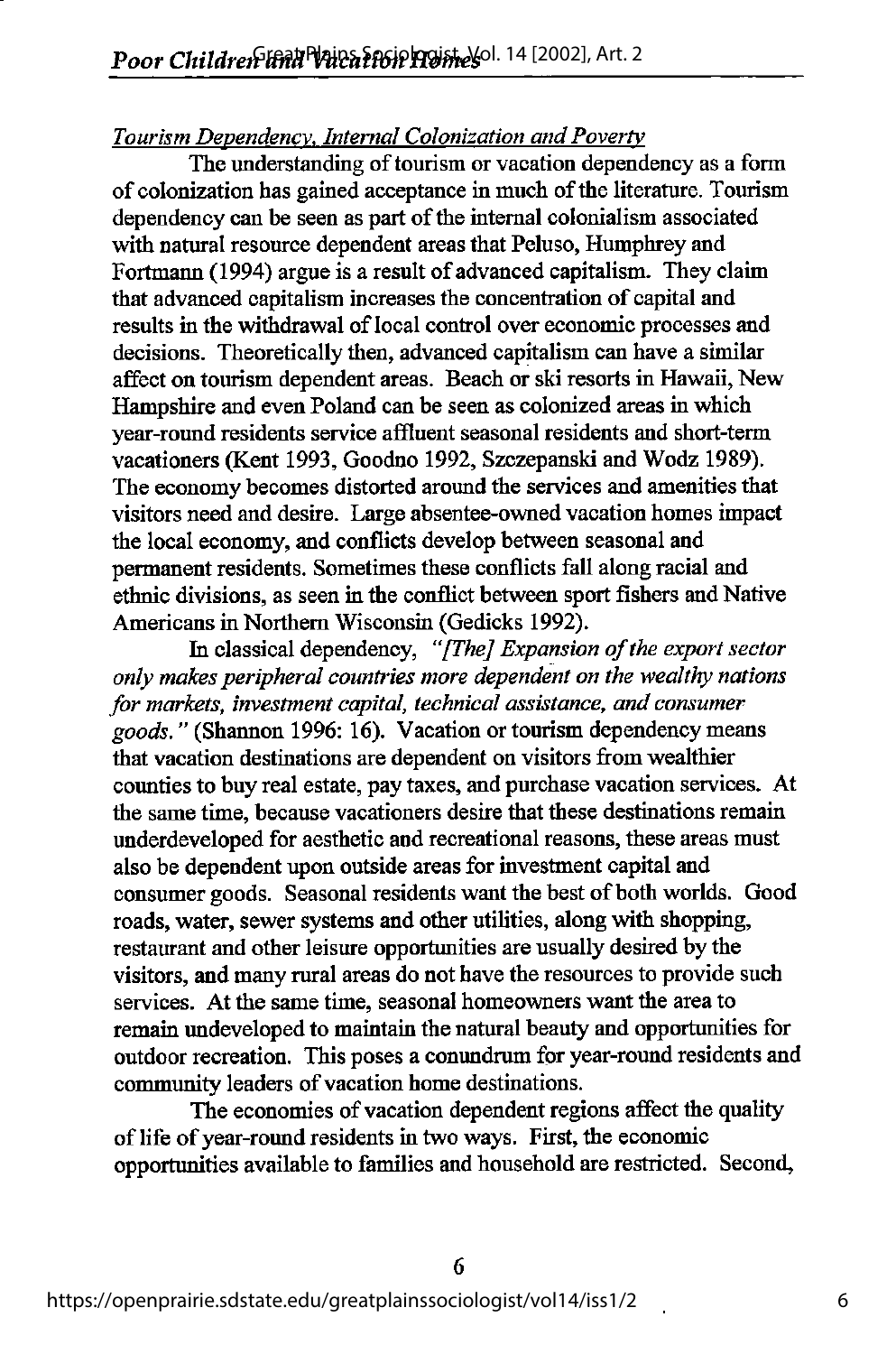the cost of living in vacation dependent region becomes too high. First, because the seasonal residents want forestland and waterways to remain pristine, and they are trying to escape urbanization, industrial development is resisted. This gets translated into lower paying service and retail jobs and little alternative economic development. Instead of pursuing alternative industrial and economic development ventures, yearround residents resign themselves to servicing the needs of seasonal residents. These service jobs do not offer substantial wages. As Powers (1996) points out, "The average income associated with jobs in tourism is low." (216). In general, tourist jobs pay 30 to 40 percent below average annual incomes in the United States (Winterbottom 1991). This is because most of the jobs are part-time, seasonal and in service and retail industries (Krannich and Zollinger 1997:211).

The second problem that the presence of seasonal homes causes is an increase in the cost of living in tourist dependent regions. Land and building prices rise, which results in higher taxes (Powers 1996:218). For regions in which seasonal tourism comes in the form of second home development, this is particularly challenging. Those seeking second homes in recreational areas drive up rental prices and land costs that make housing difficult to afford for some year-round residents. However, for a few homeowners, the increases in land and housing values provide a windfall in the value of their property (Powers 1996: 219). Some choose to sell offtheir property and leave, but odiers do not have the same option. Also, increased property values have a positive fiscal impact on local governments because of the increases in tax revenue and the fact that seasonal residents are not a burden on local public school systems. However, in die long run, fiscal impacts can be negative because of the development of necessities for these seasonal homes, like new roads, sewage treatment and waste removal (American Society of Planning Officials 1976).

Therefore, rural regions focusing on tourism development as an alternative to other forms of economic development have had difficulty improving the quality of life for year-round residents. The effects of attracting vacation homeowners have the potential of having both positive and negative economic impacts.

In this study, economic and social effects of seasonal residents in Wisconsin were tested. The main hypothesis was that seasonal residents have a negative impact on the lives of year-round residents that gets translated into high poverty rates for children. Specifically, a county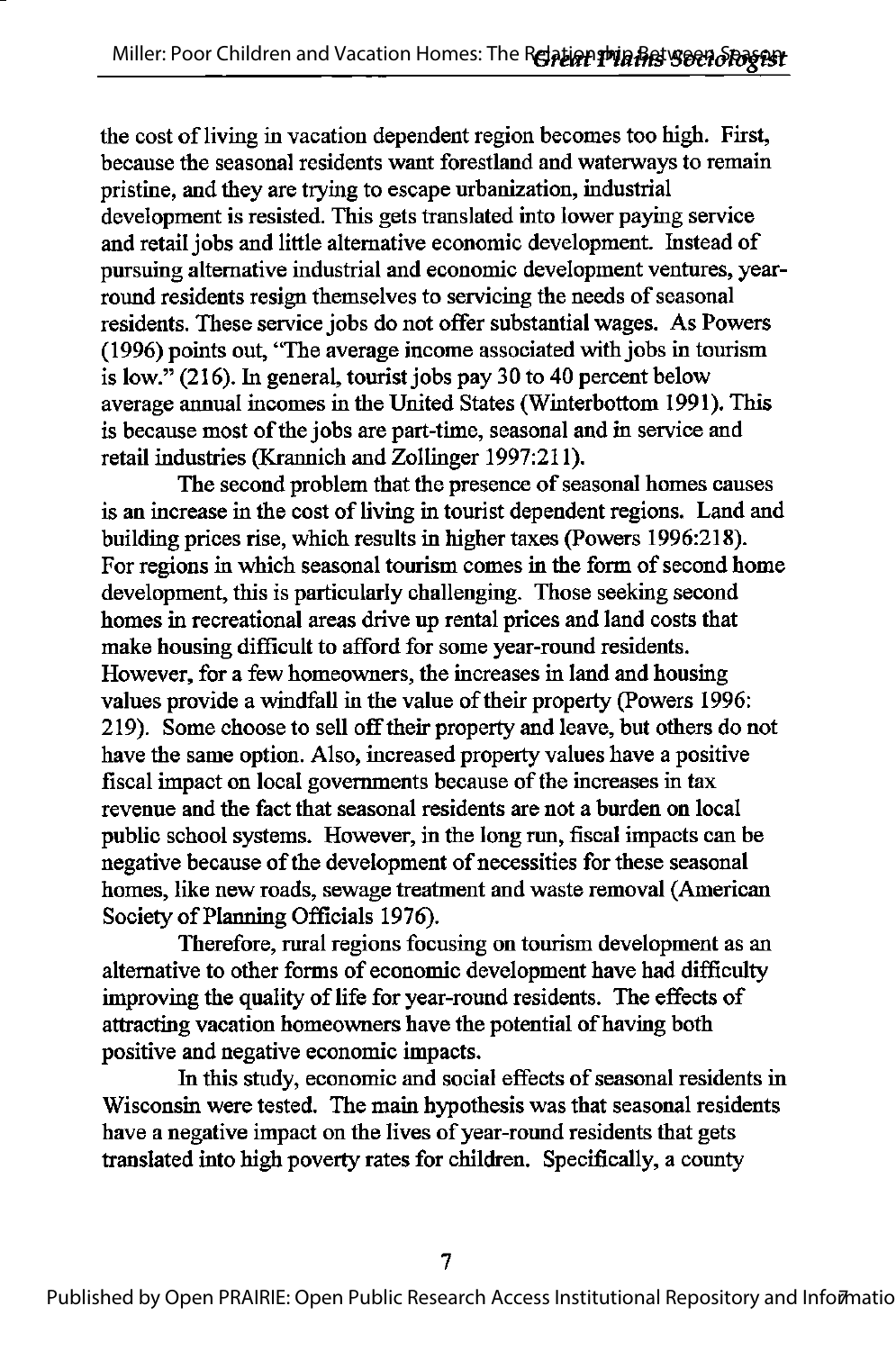with a high percentage of seasonal homes was expected to have higher child poverty rates because the economic opportunities for families are limited by the structure of the economy in which a high number of seasonal homes exist. The second hypothesis tested examined this mechanism through which seasonal residents affect child poverty rates. Counties with high percentages of seasonal homes were expected to have tourism dependent economies, more jobs centered on miscellaneous services, higher unemployment rates, and high housing costs.

#### Data and Methods

County data from the U.S. Census Summary Tape File lA and 3A were used in the analyses. The dependent variable was the percentage of children under age 18 living in poverty<sup>2</sup>. These data came from the 1995 U.S. Census County Income and Poverty Estimates. These data are estimates based upon "a regression model which predicts the number of poor persons using three-year averages of county-level observations from the March Current Population Survey (CPS) as the dependent variable and administrative record and census data as the predictors"(U.S. Census 1995). These data were used in order to establish causal order and to allow for the test of a lagged effect of the 1990 independent variable.

To test the effects of seasonal residents on child poverty, the percent of housing that is seasonal was included as an independent variable. This variable was retrieved from U.S. Census Summary Tape File 1A. At the county level, the measure "vacancy status" was used to calculate the percent of homes that are seasonally occupied. From this measure, the number of residences reported as "seasonal" was divided by the total number of residences (seasonal, occupied and vacant) in a county, to create a rate of seasonal homes.

Other control and independent variables included were the percent of residents who were nonwhite, the percent of households headed by a single female, the percent of residents who have less than a high school education, the percent of income spent on housing, the 1994 unemployment rate, and measures of the percent employed in nondurable manufacturing, professional services, miscellaneous services (including recreation and personal services), and extractive industries. All of these measures, except the unemployment rate, were derived from 1990 Census data and were included as measures of the structure of the

8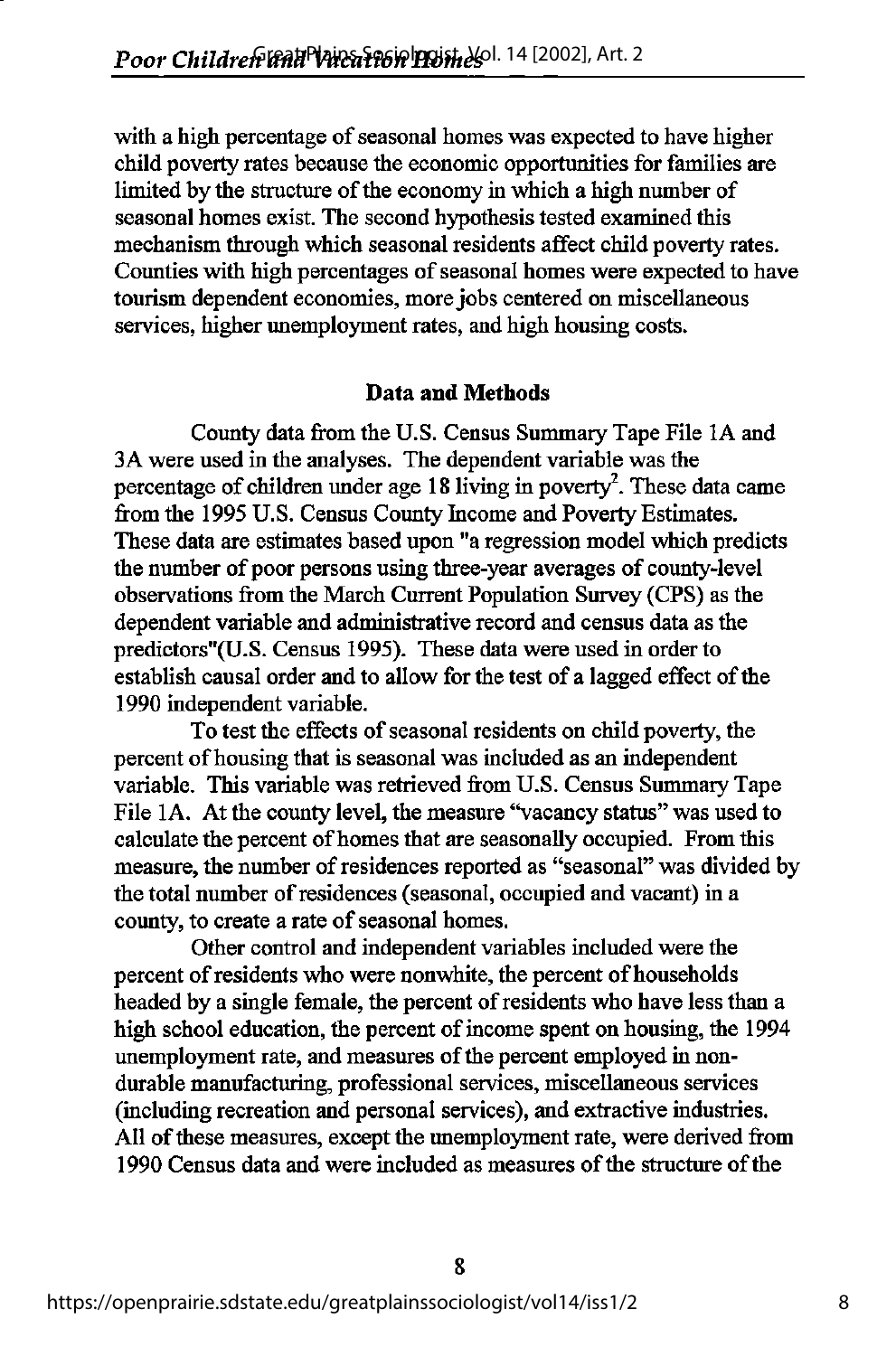economy. The unemployment rate was retrieved from the Current Population Survey. Table 1. contains statistics describing how these measures were distributed.

These control and independent variables were included because these are the indicators previously associated with measures of spatial inequality, such as child poverty (Hirschl and Brown 1995, Friedman and Lichter 1998, Nelson 1998). By including the percent of residents who were nonwhite, the percent of households headed by a single female, and the percent of residents who have less than a high school education, a test for the effects of the demographic and human capital characteristics was conducted (Summers 1995). A test for the effects of the structure of the economies on child poverty was conducted by including the measures of the percent employed in the various sectors and imemployment rates. This tested the effects of economic opportunity (Summers 1995). Additionally, including the percent of income spent on housing tested the effect of high housing costs.

| Variable                 | Mean  | Standard  | Minimum | Maximum |
|--------------------------|-------|-----------|---------|---------|
|                          |       | Deviation |         |         |
| 1995 Child Poverty Rate  | 13.44 | 5.53      | 2.5     | 38.0    |
| % Seasonal Homes         | 14.64 | 2.20      | 0.15    | 57.51   |
| <b>Housing Costs</b>     | 13.86 | 0.88      | 12.10   | 16.20   |
| 1994 Unemployment Rate   | 5.87  | 2.10      | 2.30    | 19.00   |
| % Employed in            | 8.97  | 3.76      | 1.71    | 19.99   |
| Nondurable Man.          |       |           |         |         |
| % Employed in Prof.      | 31.43 | 5.20      | 23.15   | 51.71   |
| Serv.                    |       |           |         |         |
| % Employed in Misc.      | 3.76  | 1.40      | 2.16    | 9.06    |
| Serv.                    |       |           |         |         |
| % Employed in Extractive | 8.92  | 5.98      | 0.55    | 24.87   |
| Ind.                     |       |           |         |         |
| % Non-white              | 4.21  | 10.94     | 0.28    | 89.31   |
| % Single Headed          | 5.30  | 2.77      | 3.32    | 25.76   |
| Household                |       |           |         |         |
| % w/o HS Degree          | 24.85 | 5.22      | 11.78   | 37.63   |
| $N = 72$                 |       |           |         |         |

TABLE 1: Descriptive Statistics for 72 Wisconsin Counties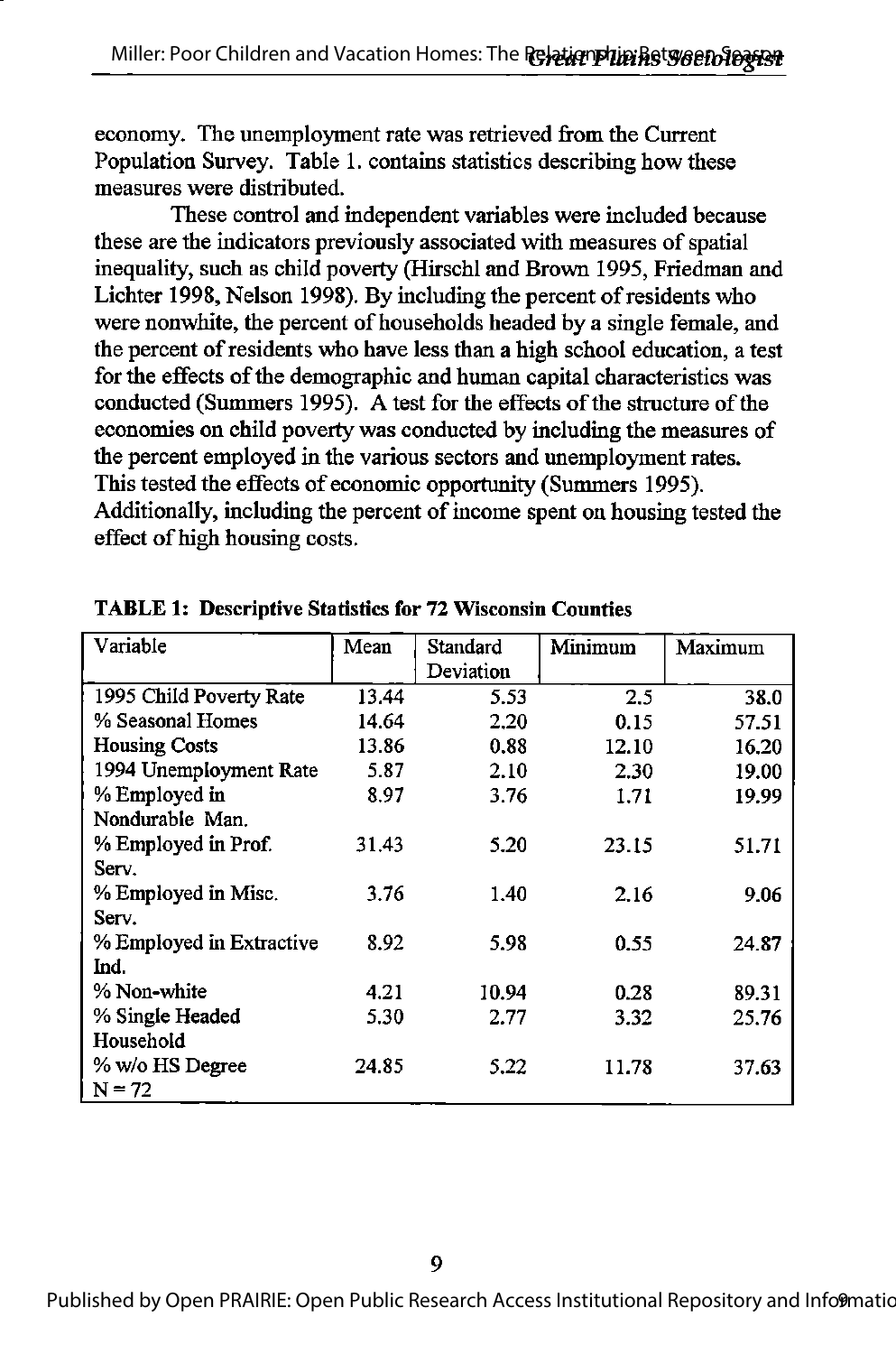Multiple models were analyzed by including combinations of independent variables that did not show evidence of multicollinearity. By analyzing different regression models in which different combinations of independent and control variables were included, the explanatory power of the models could be compared. In addition to the regression analyses conducted with child poverty as the dependent variable, others were completed in order to test for the effect of seasonal residences on the structure of the economy. In these analyses unemployment, housing costs and the percent employed in the various industries were regressed on the percent of seasonal homes in a county.

#### **Results**

Table 2. contains the results of the OLS regression analyses. In Model 1, the percent seasonal homes in a county was positively correlated with and a significant indicator of child poverty in Wisconsin Counties. Although the coefficient was small, once one considers the range of values for the percent of seasonal homes, it is not trivial. For example, for each ten percent increase in the percent of seasonal homes, the child poverty rate increased eight-tenths or nearly one percent. Approximately 5 percent of the child poverty rate could be attributed to the presence of seasonal residents in counties in which 50 percent or more of the homes were seasonal. Fifty percent or more of the homes in five Wisconsin counties, Burnett, Florence, Forest, Sawyer and Vilas were seasonal. These are the counties most heavily impacted by seasonal residences. Vilas County had the highest rate of seasonal homes, with 57.51% of the homes owned by residents who reside there seasonally or occasionally.

Other indicators were important predictors of child poverty, as well. In fact, Models 2-4 explain more variance in the child poverty rates (indicated by Adjusted  $R^2$ ). Also, upon inclusion of the economic structural measures, the effects of seasonal homes disappeared. Having more jobs in non-durable manufacturing (e.g. consumer goods of clothing, paper, etc.) decreased child poverty rates, while a higher proportion of jobs in professional services (e.g. medical professionals) increased the percent of poor children. However, these significant predictors might be intervening variables, through which the effects of seasonal homes influenced the proportion of children living in poverty. The presence of seasonal residences could be affecting the types of jobs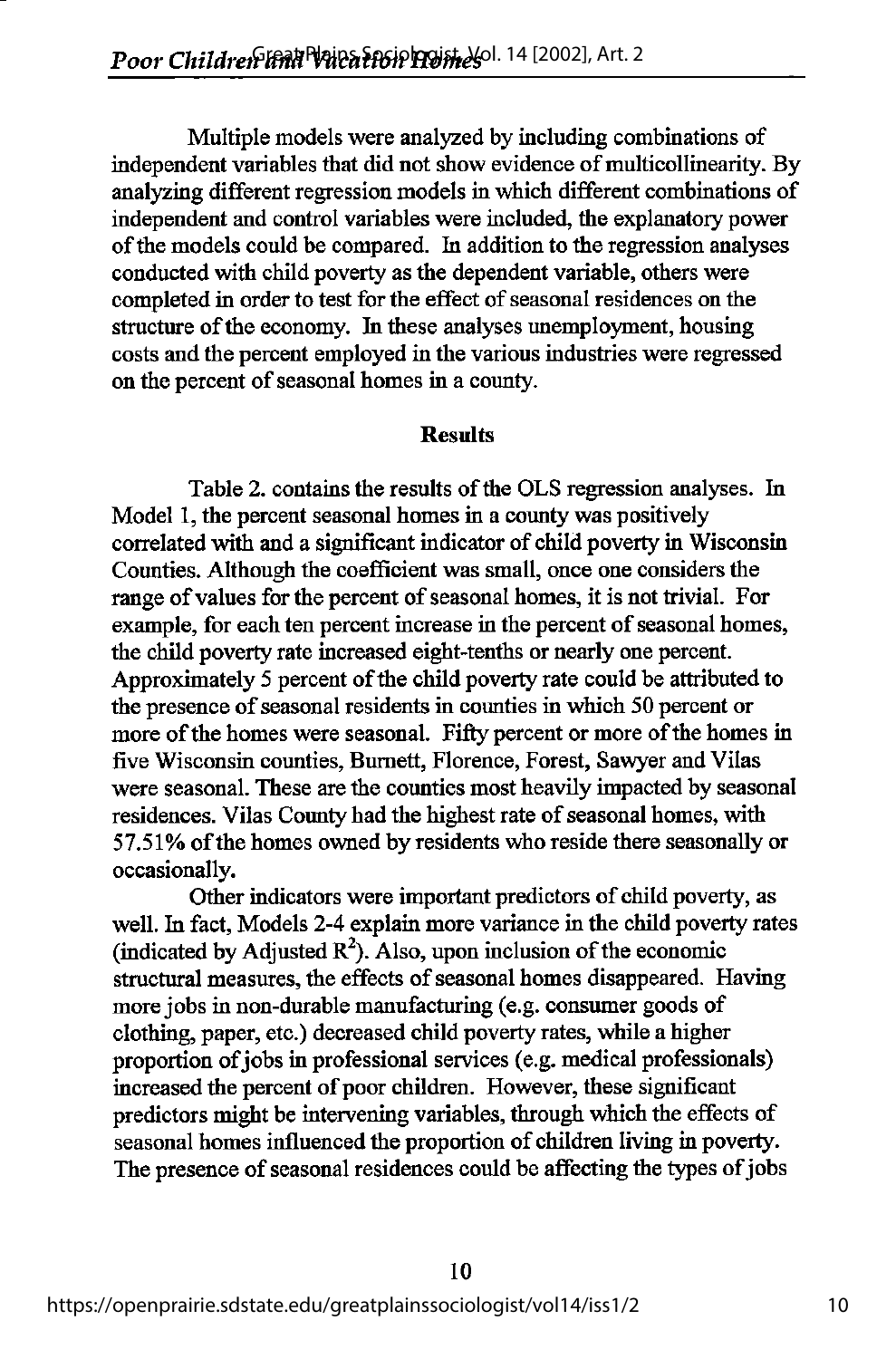available in an area. That is why analyses were conducted to test for the effects of seasonal homes on county-level economic indicators.

| <b>TABLE 2: OLS Regression of 1995 Child Poverty Rates on Percent</b>   |
|-------------------------------------------------------------------------|
| Seasonal Homes and Other Social and Economic Indicators in 72 Wisconsin |
| Counties.                                                               |

| Variables                                   | Model: | (1)<br>Unstandard.<br>Coefficient<br>(stand.<br>error) | (2)                 | (3)                   | 4)                  |
|---------------------------------------------|--------|--------------------------------------------------------|---------------------|-----------------------|---------------------|
| Constant                                    |        | $-64.58$ **                                            | $-73.09$            | $-67.81$ <sup>*</sup> | $-78.77$            |
|                                             |        | (27.5382)                                              | (22.55)             | (28.18)               | (28.17)             |
| % Non-white                                 |        | $.25^{\circ}$                                          | $-07$               | $-.20$                | $.18***$            |
|                                             |        | (.04)                                                  | (.04)               | (.06)                 | (.06)               |
| % Households headed by single               |        | $1.29$ **                                              | 1.06                | $1.28$ <sup>*</sup>   | $1.23$ <sup>*</sup> |
| female                                      |        | (.51)                                                  | $(.41)$<br>$.60***$ | (.52)                 | (.51)               |
| % Residents with less than a HS             |        | $.42$ <sup>***</sup>                                   |                     | $.31$ <sup>i++</sup>  | $.51***$            |
| degree                                      |        | (.09)                                                  | (.09)               | (.10)                 | (.14)               |
| % Seasonal Homes                            |        | $.08***$                                               | .014                | .04                   | .03                 |
|                                             |        | (.02)                                                  | (.03)               | (.04)                 | (.04)               |
| <b>Housing Costs</b>                        |        |                                                        | .24                 | .53                   | 1.12                |
|                                             |        |                                                        | (.50)               | (.60)                 | (.60)               |
| <b>Unemployment Rate</b>                    |        |                                                        | .45                 | .33 <sub>1</sub>      | .46                 |
|                                             |        |                                                        | (.23)               | (.29)                 | (.29)               |
| % Employed in various Industries:           |        |                                                        |                     |                       |                     |
| Nondurable Manufact.                        |        |                                                        | $-.27$ ***          | $-32$ ***             |                     |
|                                             |        |                                                        | (.09)               | (.11)                 |                     |
| <b>Professional Services</b>                |        |                                                        | .42                 |                       |                     |
|                                             |        |                                                        | (.08)               |                       |                     |
| Misc. Services                              |        |                                                        |                     |                       | .20                 |
|                                             |        |                                                        |                     |                       | (.46)               |
| Extractive                                  |        |                                                        |                     | .04                   |                     |
|                                             |        |                                                        |                     | (.10)                 |                     |
| Adjusted $R^2$                              |        | .683                                                   | .823                | .719                  | .716                |
| N                                           |        | 72                                                     | 72                  | 72                    | 72                  |
| * $p < .05$ , ** $p < .01$ , *** $p < .005$ |        |                                                        |                     |                       |                     |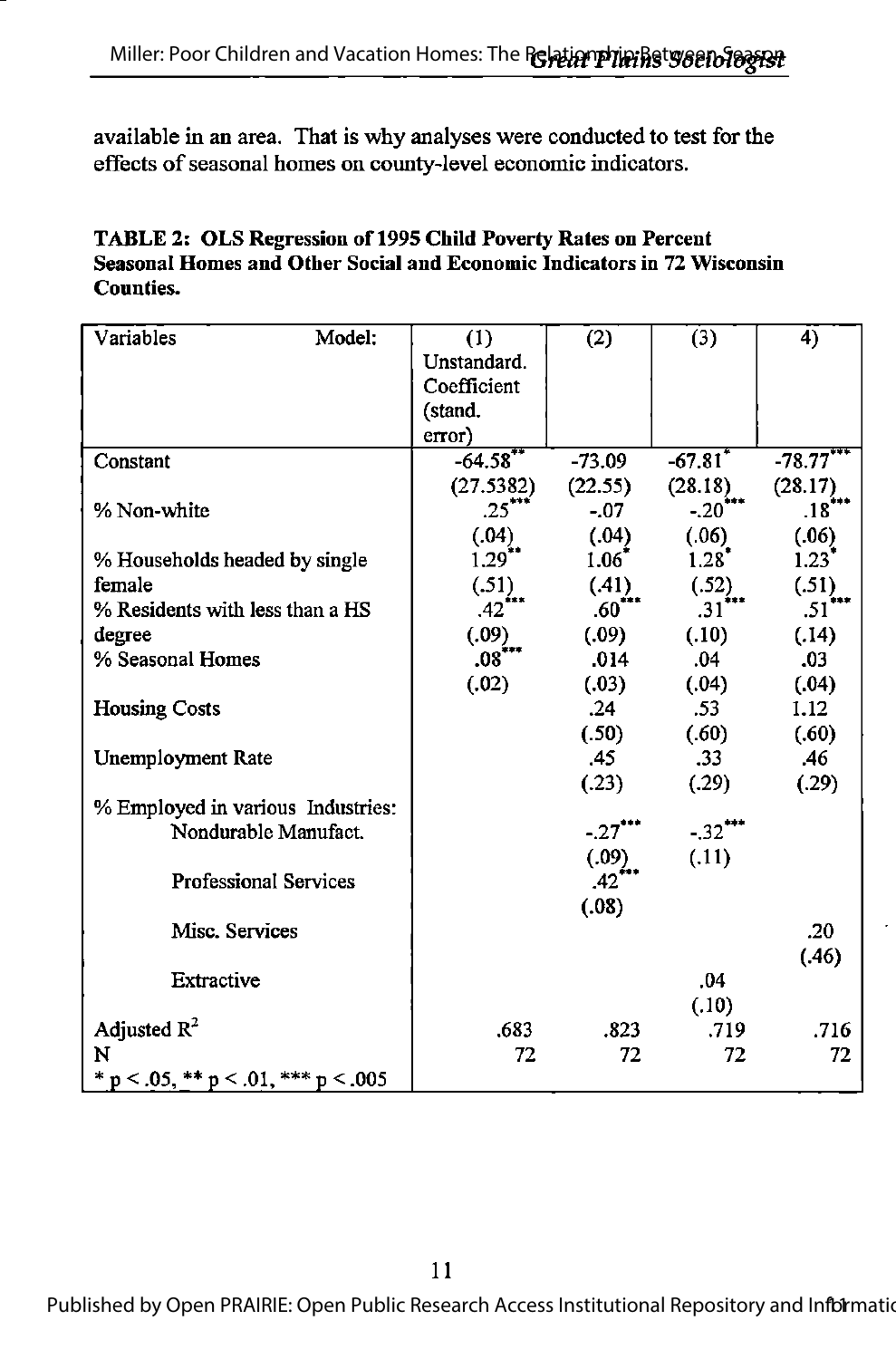The results of the test for effects of seasonal homes on the structure of the economy are illustrated in Table 3. The percent of homes that were seasonal in a county was a significant predictor of each of the economic indicators, including the percent of a household's income spent on housing. All of the effects were small, but in the direction expected, except for the effects on Professional Services.

|                                     | Housing                 | Unemp               | Nondur.    | Prof                 | Misc.          | Extractive            |  |
|-------------------------------------|-------------------------|---------------------|------------|----------------------|----------------|-----------------------|--|
|                                     | Costs                   | Rate                | Manufact   | <b>Services</b>      | Service        |                       |  |
| Variables                           | Unstandard. Coefficient |                     |            |                      |                |                       |  |
|                                     | (stand. error)          |                     |            |                      |                |                       |  |
| Constant                            | 13.52                   | $-8.52$             | $14.88***$ | 30.05                | 4.82           | 76.82                 |  |
|                                     | (5.3)                   | (11.14)             | (.29)      | (32.29)              | (.71)          | (36.93)               |  |
| % Non-white                         | $-1.49$ <sup>*</sup>    | $10^{11}$           | $-.07$     | $.27$ <sup>***</sup> | $.059***$      | $-19$ <sup>**</sup>   |  |
|                                     | (.007)                  | (.015)              | (.04)      | (.04)                | (.01)          | (05)                  |  |
| % Households                        | $-2.28$                 | .18                 | $-11$      | .29                  | $-0.01$        | $-1.64$               |  |
| headed by                           | (.10)                   | (.21)               | (.57)      | (.62)                | (.13)          | (.71)                 |  |
| single female                       |                         |                     |            |                      |                |                       |  |
| % Residents                         | $.04$ <sup>*</sup>      | $-17$ ***           | $-0.05$    | $-62$                | $.11$ $\cdots$ | .75                   |  |
| with no HS                          | (.01)                   | (.03)               | (.09)      | (.10)                | (.02)          | (.12)                 |  |
| degree                              |                         |                     |            |                      |                |                       |  |
| % Seasonal                          | $.031***$               | $.024$ <sup>*</sup> | $-09$ ***  | .07"                 | $.06***$       | $-.16$ <sup>***</sup> |  |
| Homes                               | (.005)                  | (.01)               | (.029)     | (.03)                | (.007)         | (.04)                 |  |
| Adjusted $R^2$                      | .526                    | .673                | .193       | .505                 | .670           | .510                  |  |
| N                                   | 72                      | 72                  | 72         | 72                   | 72             | 72                    |  |
| * p < .05, ** p < .01, *** p < .005 |                         |                     |            |                      |                |                       |  |

TABLE 3: OLS Regression of Social and Economic Indicators on Percent Seasonal Homes in 72 Wisconsin Counties.

The average county rate of poverty for individuals was 9.25, with a standard deviation of 3.62, while the average child poverty rate was 13.44, with a standard deviation of 5.53.

For each 10 percent increase in seasonal homes in an economy, the percent of income spent on housing increased by three-tenths of a percent. For those counties in which seasonal residents occupied 50 percent of the houses, the percent of income spent on housing increased 1.5 percent. This is a fairly small effect on housing costs, and it is difficult to say if this is because of higher percentages of seasonal homes affects the types of jobs (and pay) available, or if the price of housing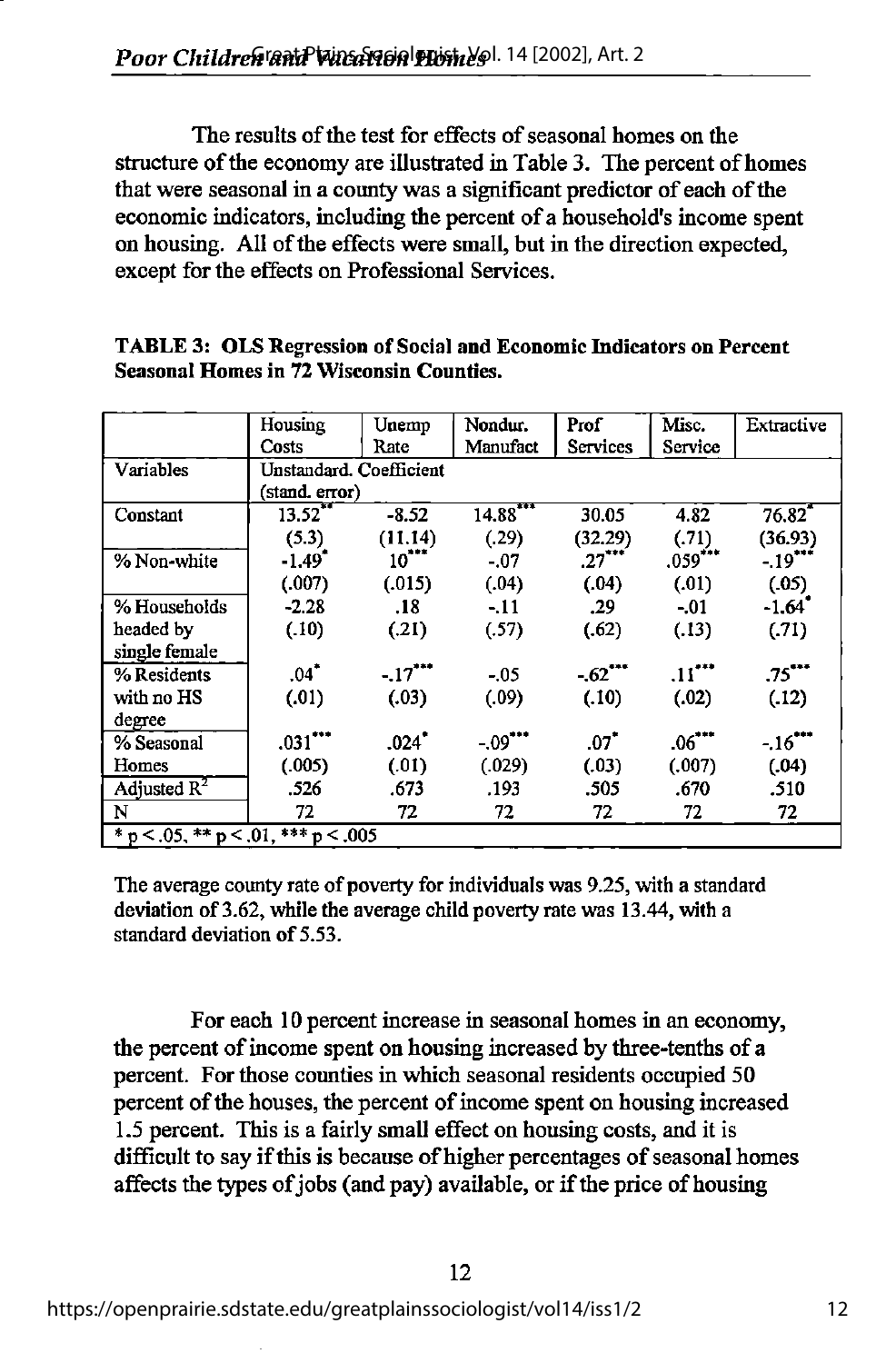itself is higher because of the demand from seasonal residents. Tests for an association between the median value of homes and the percent of seasonal homes (not reported here) found a significant, positive, but moderately weak relationship. The percent of seasonal homes did have an effect on the types of jobs available, though. For example, for each 10 percent increase in seasonal homes in a county, the percent of jobs in extractive industries decreased by 1.6%, and the percent of jobs in miscellaneous services increased by .6%. So those counties in which 50% or more ofthe houses are seasonal homes can attribute 8% fewer jobs in extraction and 3% more jobs in services to the presence of seasonal residents. Obviously, other factors affect what types of jobs are available in a county, but seasonal homes do have a measurable and significant effect.

#### Conclusions

Wisconsin's high number of vacation homes affects the lives of children living in the counties in which seasonal residents spend their summers relaxing and recreating. Their presence affects the economy of tourist-destination counties and increases the child poverty rates. Rural communities hoping to attract more summer or winter recreational residents should weigh the consequences.

From this study, attracting seasonal residents appears to have a negative impact on a county's economy. Results provide some evidence of tourism dependency, as part of the internal colonialism associated with advanced capitalism. Residents in tourism dependent counties remain employed in low paying jobs that service the needs and desires of the wealthier seasonal residents. Meanwhile, housing costs increase and the quality of life available to year-round residents, especially children, decreases.

However, in this study, the economic effects of the presence of seasonal homes have not been compared to the effects of other types of development in this study. Tourism as an industry, although seasonal, might offer more steady, but lower-paying employment than extractive industrial development, which is affected by booms and busts in the market, but that has not been tested here. Most likely, catering to seasonal residents has less impact on the environment than other forms of economic development. However, conflicts over the use of snowmobiles, All-Terrain-Vehicle and Personal Water Crafts (Jet-skis,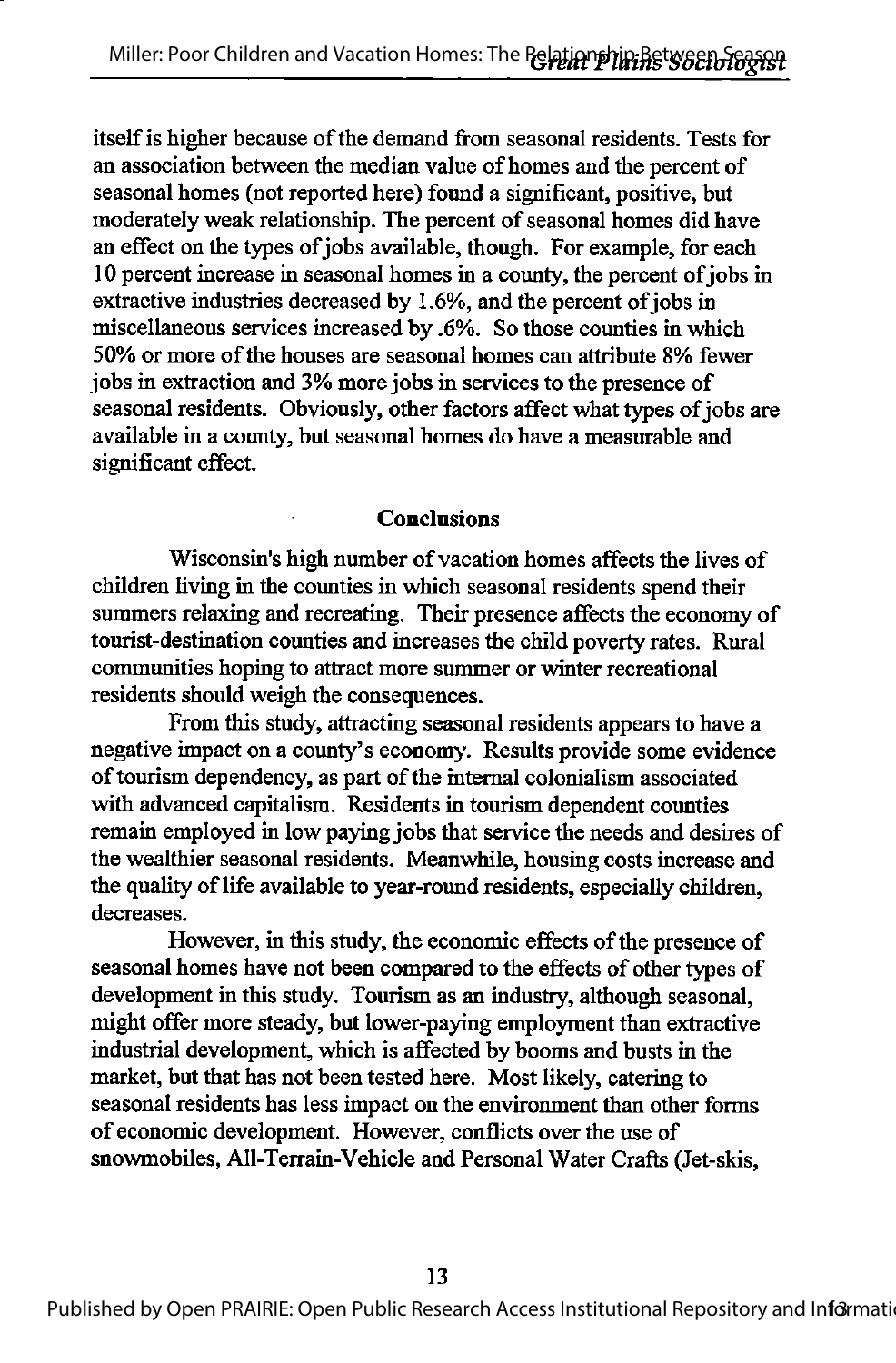etc.) suggest that there are social and environmental concerns about the impacts of recreational visitors, as well (Boettcher 1999).

Additionally, these results and conclusions about the effects of tourism dependency caused by the presence of seasonal homes suggests that further research should be done on the social and environmental consequences of high numbers of second home ownership. One specific question that should be examined is, why is a higher percentage of seasonal homes associated with a higher proportion of residents employed in Professional Services? This finding was puzzling. Professional Services include doctors, lawyers, nurses and social workers. It could be that some of these professionals might be in higher demand in high poverty areas, which are associated with areas with high rates of seasonal homes.

Research on other social and political effects of seasonal residents is also needed. Hypothetically, seasonal homeowners are less likely to be involved in the community, providing social and economic support to organizations and institutions. Seasonal homeovmers are less likely to be interested in financially supporting local school systems and other community development projects aimed at year-round residential needs. These other factors should be considered whenever a community contemplates a tourism development policy.

One other related topic that deserves further research is the trend in second home or vacation home ownership. Retiring baby-boomers and the increased concentration of wealth is most likely affecting the number and value of vacation homes being built throughout the country. Using the forthcoming Census 2000 data, changes in seasonal home ownership can be assessed. Based upon results here, one can speculate about the economic and social effects of these trends in Wisconsin and the rest of the country.

### References

- A.E. Casey Foundation. 2001. Kids Count: Data Book Online. http://www.aecf.org/kidscount/kc2001/. Accessed 5/14/2001.
- Albrecht, Don. E. 1998. "The Industrial Transformation of Farm Communities: Implications for Family Structure and Socioeconomic Conditions." Rural Sociology. 63:1:51-64.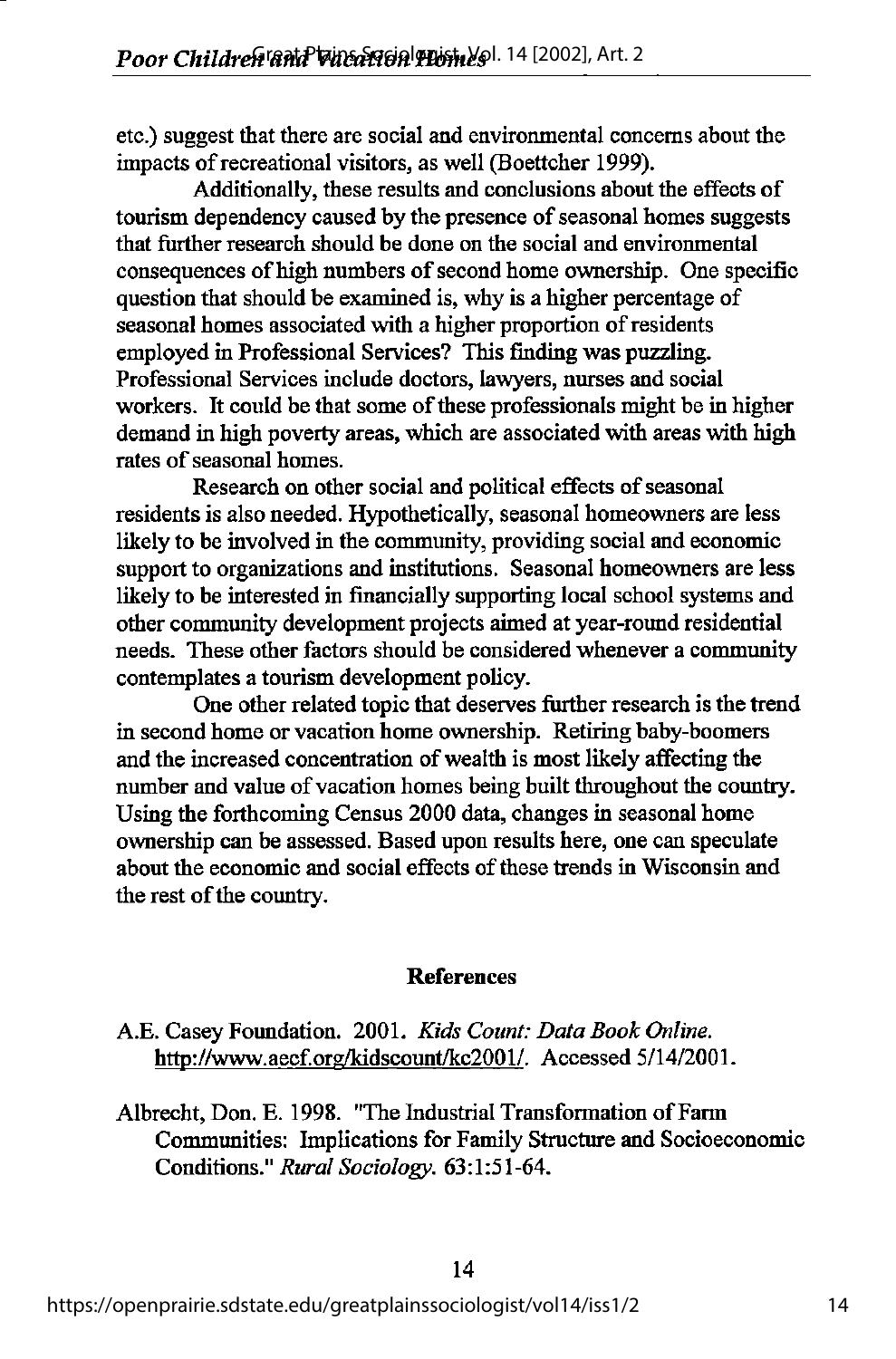- American Society of Planning Officials. 1976. Subdividing Rural America: Impacts of Recreational Lot and Second Home Development. Washington, D.C.: U.S Government Printing Office.
- Boettcher, Terrell. 1999. "Lenroot Town Board Says \*No'to PWC Ban on Nelson Lake." Sawyer County Record. 7/14/1999.
- Castle, Emery N. (ed.) 1995 The Changing American Countiyside: Rural People and Places. Lawrence, KS: University Press of Kansas.
- Falk, William W., Clarence R. Tally, Bruce H. Rankin and Kathleen Little. 1993. "Life in the Forgotten South: The Black Belt." Forgotten Places: Uneven Development in Rural America. Edited by Thomas A. Lyson and William W. Falk. Lawrence, KS: University Press of Kansas.
- Flora, Cornelia Butler and Jan L. Flora. 1988. "Public Policy, Farm Size, and Community Well-Being in Farming Dependent Counties of the Plains." Agriculture and Community Change in the U.S.: The Congressional Reports. Edited by Louis E. Swanson. Boulder, CO: Westview Press.
- Friedman, Samantha and Daniel T. Lichter. 1998. "Spatial inequality and poverty among American Children." Population Research and Policy Review. 17:9 1-109.
- Gedicks, Al. 1993. The New Resource Wars: Native and Environmental Struggles Against Multinational Corporations. Boston, MA: South End Press.
- Goodno, James B. 1992. "Fields of Misfortune." Dollars & Sense. 174: March: 6-9.
- Hirschl, Thomas A. and David L. Brown. 1995. "The Determinants of Rural and Urban Poverty" in The Changing American Countryside: Rural People and Places. Castle, Emery N. (ed.). Lawrence, KS: University Press of Kansas.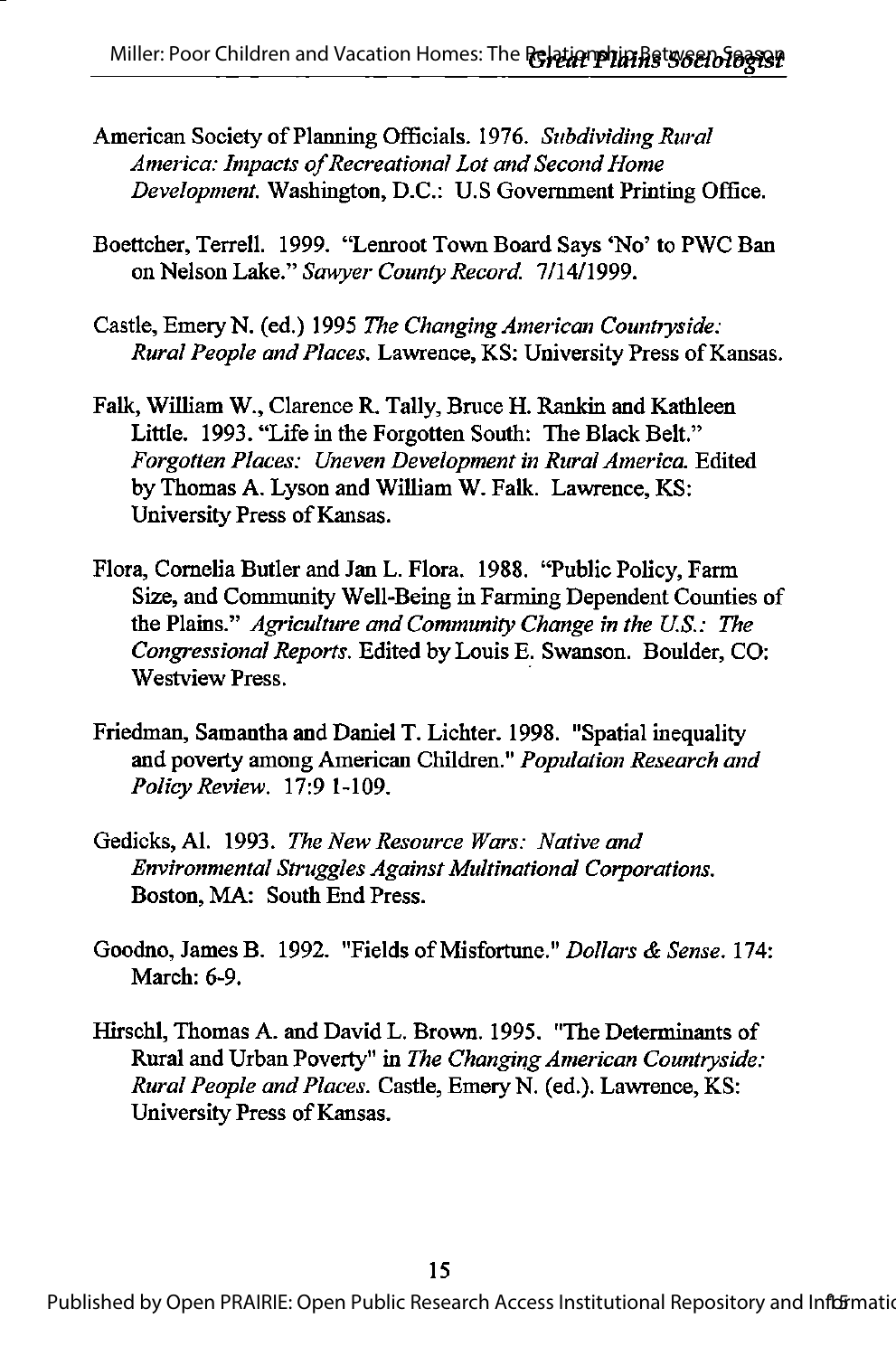- Kent, Noel J. 1993. Hawaii: Islands Under the Influence. Honolulu: University of Hawaii Press.
- Krannich, Richard S. and Brett Zollinger. 1997. \*Tursuing Rural Community Development in Resource-Dependent Areas: Obstacles and Opportunities." Research in Community Sociology. 7:201-222.
- Lichter, Daniel T. and David J. Eggenbeen. 1992. "Child Poverty and the Changing Rural Family." Rural Sociology. 57:2:151-172.
- Lichter, Daniel T. and Diane K. McLaughlin. 1995. "Changing Economic Opportunities,Family Structure, and Poverty in Rural Areas." Rural Sociology. 60:4:688-706.
- Lyson, Thomas A. and William W. Falk (eds). 1993. Forgotten Places: Uneven Development in Rural America. Lawrence, KS: University Press of Kansas.
- Nelson, Amy. 1998. "The Effect of Economic Restructuring on Family Poverty in the Industrial Heartland, 1970-1990." Sociological Focus. 31:2:201-216.
- Power, Thomas Michael. 1996. Lost Landscapes and Failed Economies: The Search for a Value of Place. Washington, D.C.: Island Press.
- Shannon, Thomas R. 1996. An Introduction to World-System Perspective. Boulder, CO: Westview Press.
- Summers. Gene. F. 'Tersistent Rural Poverty." in The Changing American Countryside: Rural People and Places. Castle, Emery N. (ed.). Lawrence, KS: University Press of Kansas.
- Swanson, Louis E. (ed.). 1988. Agriculture and Community Change in the U.S.: The Congressional Reports. Boulder, CO: Westview Press.